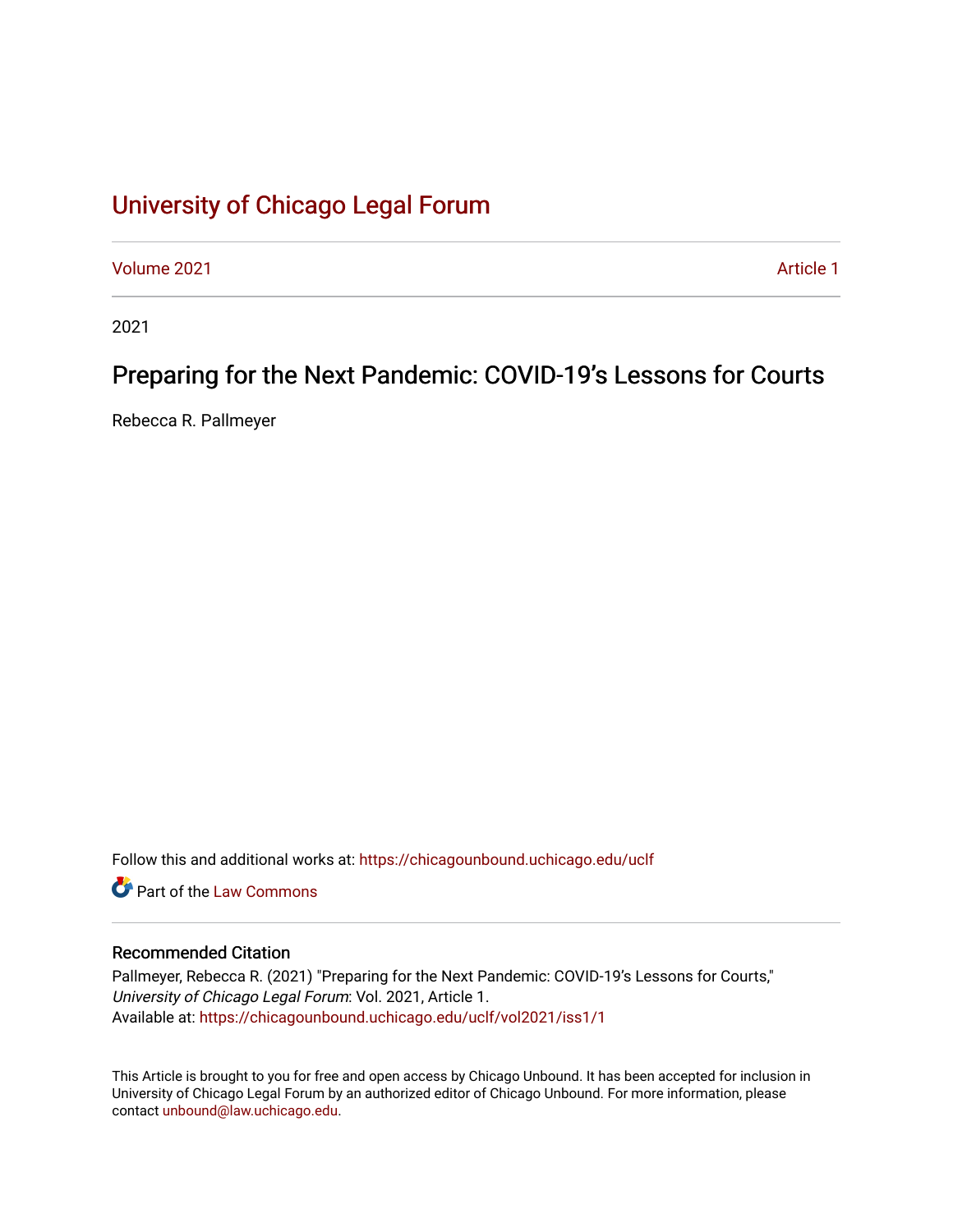### **Preparing for the Next Pandemic: COVID-19's Lessons for Courts**

*Chief Judge Rebecca R. Pallmeyer*†

*The pandemic we face today poses unique challenges for courts. If a disaster of the future brings similar challenges, we may be better equipped to face them based on the COVID-19 experience. At the United States District Court for the Northern District of Illinois, our response has been halting but effective as we learn to issue rulings without the benefit of direct oral advocacy and to conduct hearings by videoconference. Changes underway before 2020 have been accelerated. Our newer practices have advantages in ease and safety for litigants but also generate risks that parties will become less engaged and that we will not succeed in creating an atmosphere of confidence and dignity. The practice of pretrial discovery has changed rapidly, and questions of jurisdiction and venue may become less salient. The decline in the number of jury trials implicates constitutional rights and undermines an important avenue for public education. As a result, courts will need to find new ways to enhance public understanding of, and confidence in, the legal process. Public health concerns dictate greater flexibility in the location and times when work is performed but will also require the courts to make allowances for sudden changes in the lives and capabilities of litigants and staff. New lawyers will likely be more able to make their way in the online world, but legal institutions will need to make particular efforts to connect and socialize them in the practice of law.*

#### I. INTRODUCTION

It's often said that generals are always prepared to fight the last war. And so it may well be that the lessons we are learning from this pandemic are lessons that would have been very useful to us a year ago but will not be that helpful when we face the next crisis—one that may be markedly different from this one. I am no futurist. To the contrary, I am largely suspicious of confident predictions and instead am a firm believer in the Law of Unintended Consequences.

But with all of that said, if there is a pandemic that is at all similar to COVID-19, I think the experience of 2020 will be illuminating. I can't

<sup>†</sup> Chief Judge of the U.S. District Court for the Northern District of Illinois, J.D. 1979, The University of Chicago Law School. Thanks to my law clerk, Emily Vernon, J.D. 2020, The University of Chicago Law School, for helping me prepare this piece.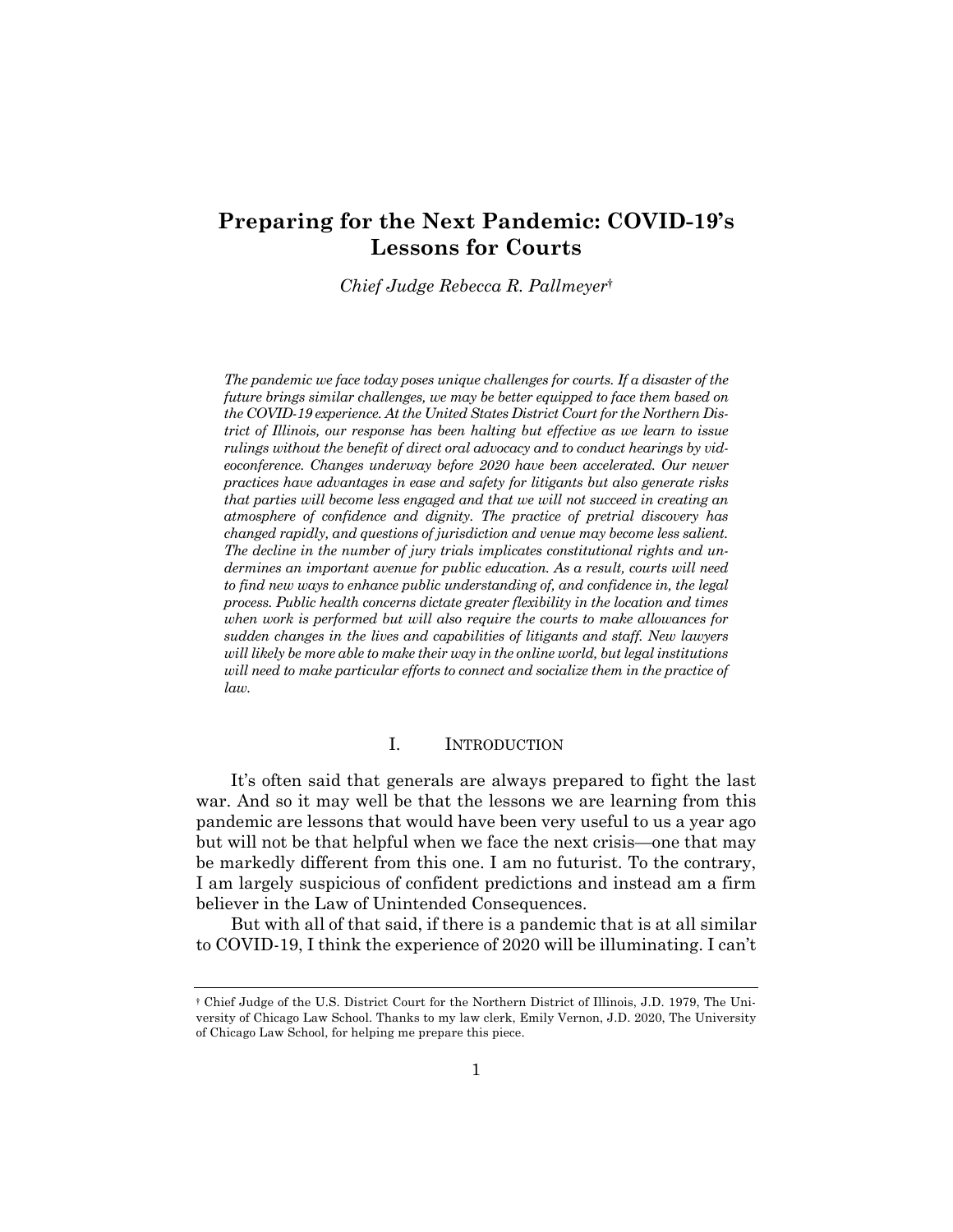speak for all of the institutions that have responded to this virus, or even all of the legal institutions that have faced the challenge. But I can examine the impact COVID-19 has had on the large, urban trial court where I am chief judge. This Article discusses how the United States District Court for the Northern District of Illinois has responded to the virus, with a particular emphasis on jury trials. I close by offering some reflections on how the pandemic might change the ways that courts will operate in the future.

### II. THE NORTHERN DISTRICT OF ILLINOIS'S RESPONSE TO COVID-19

The first lesson we have learned is humility. The court cannot seamlessly change the way it operates. Our court's culture assumes lots of "face time": we are accustomed to seeing lawyers in the courtroom every day. In addition to lawyers, we expect to see parties, witnesses, jurors, family members, curious spectators, and the press. We conduct ceremonies of all kinds, and we swear in new citizens in large groups.1 Courts have a responsibility for civic education, so we see and speak to school groups and bar associations.

The pandemic brought a sharp halt to all of those activities. When COVID-19 forced the sudden closure of the Chicago Public Schools, we realized that everything had to change. In the immediate wake of the virus, some courts ceased operations completely.2 We did not do that, and indeed, a guiding principle is that the federal courts never close. Our own court activated what is known as its COOP plan—"COOP"

 $1$  Beginning in August of 2020, the Northern District of Illinois resumed naturalization ceremonies with health and safety precautions, including outdoor ceremonies, capacity limits, and masks. Information Release, U.S. Dist. Ct. for the N. Dist. of Ill., Dist. Ct. Hosts First Naturalization Ceremony Since Mid-March (Aug. 4, 2020), https://www.ilnd.uscourts.gov/\_assets/\_news/naturalization%20aug%202020.pdf [https://perma.cc/JN3G-6UVZ].

<sup>2</sup> *See, e.g.*, Madison Alder et al., *Marshal Has Virus in DC, Courts Across US Respond to Threat (1)*, BLOOMBERG L. (Mar. 18, 2020), https://www.bloomberglaw.com/product/blaw/document /XE053FGG000000?criteria\_id=0b0ca6229d8b4fe96d6556bb21607b4d&searchGuid=2f01bf93- 8a83-4010-ac72-eb2ea69d2a66&search32=mABXXPzKF1vbsp0zXZNFJg%3D%3DQE-6gdcxZr2t9idfTL2J8DAQnR3Lfrah7hmcdwdRqdQlSRRGIDCCdNtYNCS4frkIHPW2Qam1\_ b1vrXDw9t\_sECwCpXXjrRqH6c3SuaAqYsjSypySkOY9VxR4XQWrB3dq8X\_XmgqUoJTPzKJkdS AqPquOTcexwv9vdJIkIBqbWza9D8wqgClJ1\_3k2Edm9ih5 [https://perma.cc/C8BK-H5PZ] (reporting that courthouses in the Fourth and Tenth Circuits closed in mid-March of 2020 and that other courthouses had restricted access). In the fall of 2020, Chief Judge Gina M. Groh of the Northern District of West Virginia announced that the Elkins Courthouse would remain closed until further notice. U.S. DIST. CT. FOR THE N. DIST. OF W. VA., ORDER CLOSING ELKINS COURTHOUSE (Nov. 13, 2020), https://www.wvnd.uscourts.gov/sites/wvnd/files/Order%20Closing %20Elkins%20Courthouse%20Nov%2013%202020.pdf [https://perma.cc/567J-T4UP]. More recently, Chief Judge Groh lifted those restrictions, but persons with COVID-19 or symptoms of COVID-19 may not enter any courthouse in the district. U.S. DIST. CT. FOR THE N. DIST. OF W. VA., SECOND AMENDED STANDING ORDER (Apr. 14, 2021), https://www.wvnd.uscourts.gov/sites/wvnd /files/second.amended.order\_.pdf [https://perma.cc/SH7C-D7P8].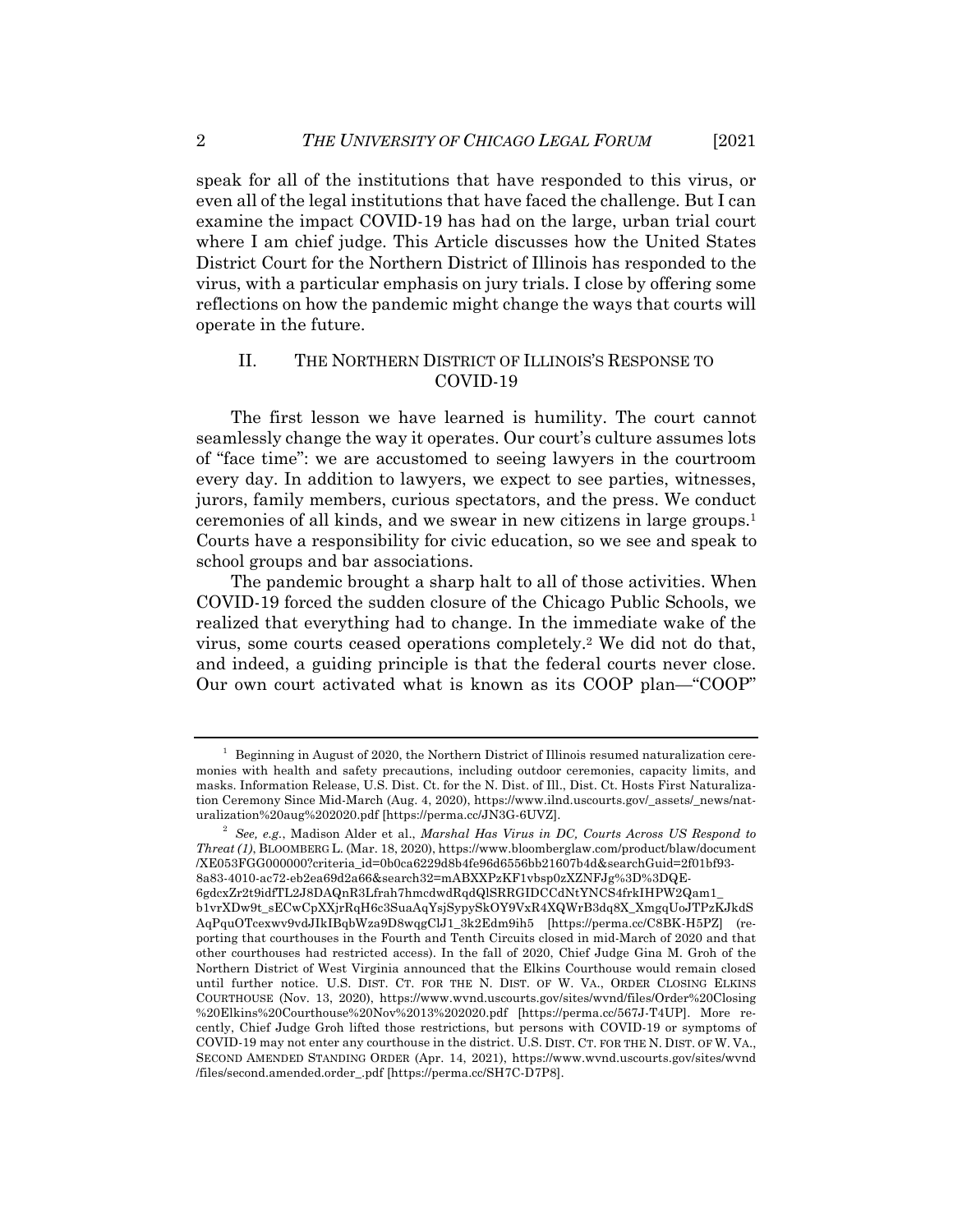standing for "continuing operations"—an emergency plan that sends nearly everyone home but continues court activity to the extent possible and necessary. We reduced in-court staff to a handful of judges and a single clerk<sup>3</sup> and began ruling on all of the motions presented only after telephonic or videoconference hearings.<sup>4</sup> In the months that followed, we expanded activity, bringing other judges back on a semi-in-court and semi-remote working basis, but we have largely limited in-person hearings.5 We were able to conduct a few civil and criminal trials, but in mid-November 2020, with COVID-19 numbers in the state soaring, we returned to a more restricted program.<sup>6</sup> In mid-March 2021, we began a cautious second round of reopening, followed by the resumption of jury trials in April 2021.7

Our efforts to move to a digital world have been halting and often unsatisfying. Our videoconferencing platforms don't always work smoothly. We judges, who revel in the pomp and pageantry of the courtroom, find ourselves instead peering into small screens, feeling more like bureaucrats than judicial officers, often uneasy and awkward about our own limited skills or inadequate technical support. Participants in the process—parties, lawyers, the public—have difficulty connecting and are themselves uncomfortable with the process. Those of us who operate in the court system are acutely aware of the importance of a

<sup>3</sup> *See* U.S. DIST. CT. FOR THE N. DIST. OF ILL., GENERAL ORDER 20-0012 (Mar. 12, 2020), https://www.ilnd.uscourts.gov/\_assets/\_documents/\_forms/\_clerksoffice/rules/admin/pdf-orders/General%20Order%2020-0012%20-%20In%20Re%20Coronavirus%20COVID%2019 %20Public%20Emergency.pdf [https://perma.cc/ZY4J-E55E]; U.S. DIST. COT. FOR THE N. DIST. OF ILL., GENERAL ORDER 20-0014 (Mar. 20, 2020), https://www.ilnd.uscourts.gov/\_assets/\_documents /\_forms/\_clerksoffice/rules/admin/pdf-orders/Coronavirus%2020-0014%20March%2020\_.pdf [https://perma.cc/42YG-64G9].

 $^4\;$   $See$  U.S. DIST. CT. FOR THE N. DIST. OF ILL., THIRD AMENDED GENERAL ORDER 20-0012 (Apr. 24, 2020), https://www.ilnd.uscourts.gov/\_assets/\_documents/\_forms/\_clerksoffice/rules/admin/pdf-orders/3rd%20Amended%20General%20Order%2020-0012.pdf [https://perma.cc/8FC3- T4N8] ("Any party may request, by motion to the assigned judge, that a telephonic hearing or settlement conference (by remote means) be conducted prior to May 29, 2020.").

<sup>5</sup> *See* U.S. DIST. CT. FOR THE N. DIST. OF ILL., FIFTH AMENDED GENERAL ORDER 20-0012 (July 10, 2020), https://www.ilnd.uscourts.gov/\_assets/\_documents/\_forms/\_clerksoffice/rules/admin/pdf-orders/Fifth%20Amended%20General%20Order%2020-0012.Final.pdf [https://perma.cc/65BW-C8AK] (announcing that in-court hearings would be limited to urgent matters that could not be conducted remotely and that civil jury trials would not resume before August 3, 2020).

 $^6\,$   $See$  U.S. DIST. CT. FOR THE N. DIST. OF ILL., EIGHTH AMENDED GENERAL ORDER  $20\text{-}0012$ (Nov. 13, 2020), https://www.ilnd.uscourts.gov/\_assets/\_documents/\_forms/\_clerksoffice/rules/admin/pdf-orders/Eighth%20Amended%20General%20Order%2020-0012\_FINAL.pdf [https://perma.cc/SB66-CMGK] (announcing that all civil and criminal jury trials are suspended until further notice and that all civil hearings shall be conducted remotely).

<sup>&</sup>lt;sup>7</sup> U.S. DIST. CT. FOR THE N. DIST. OF ILL., GENERAL ORDER 21-0006 (Feb. 17, 2021), https://www.ilnd.uscourts.gov/\_assets/\_documents/\_forms/\_clerksoffice/rules/admin/pdf-orders/General%20Order%2021-0006%20Plan%20for%20the%20Safe%20Resumption%20of%20 Jury%20Trials%20in%20the%20Northern%20District%20of%20Illinois%20-FINAL.pdf [https://perma.cc/HWN2-2Y9W].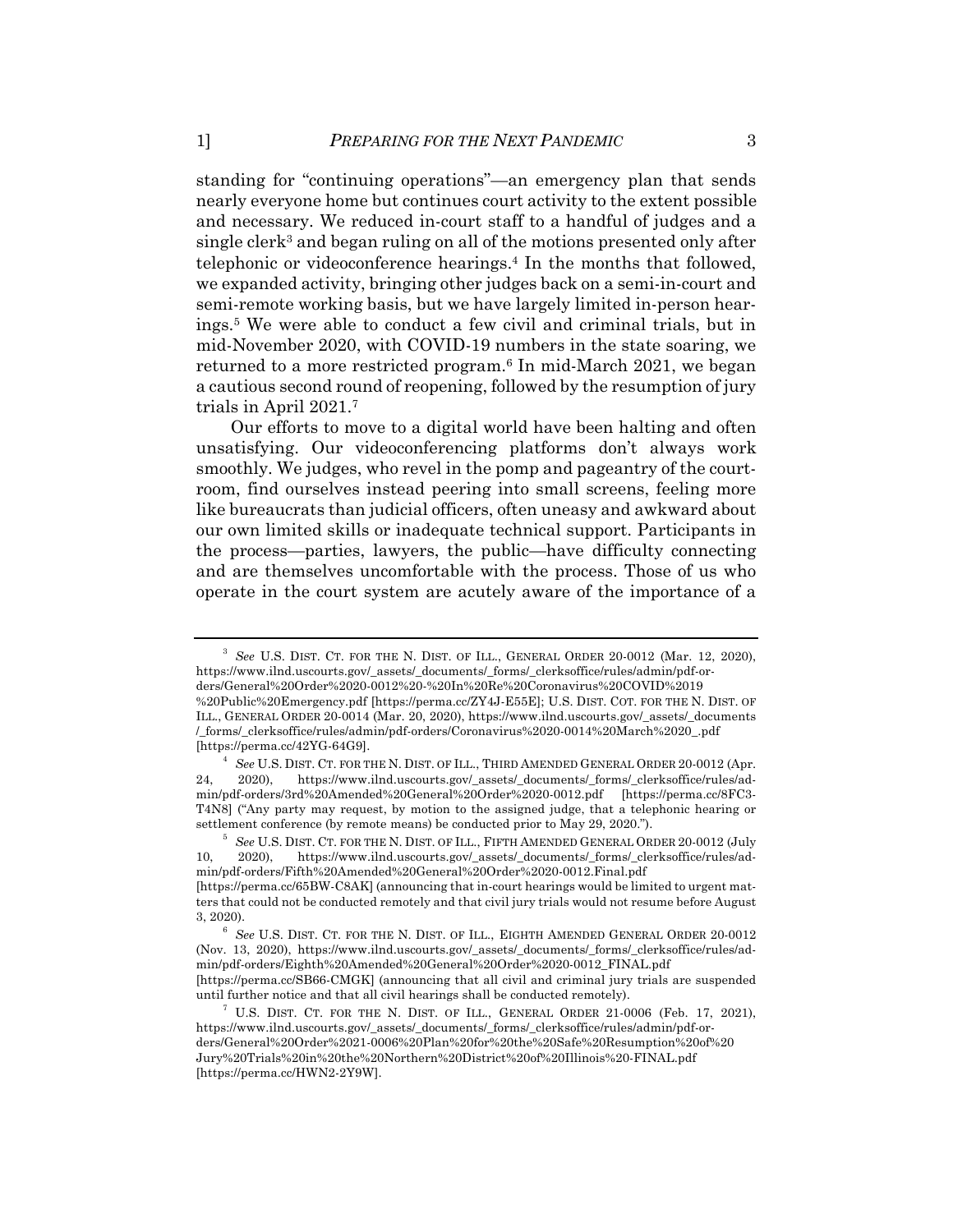vibrant and functioning legal world. The federal courts never truly close, and the public must have faith in the judiciary in challenging times. We need to be able to resolve disputes quickly and provide guidance that may not be perfect but enables societal functions. And as important as all of this is, we also recognize that what the world most needs now is something we cannot provide: a shot in every arm.8

What we can do is carry out the role of the courts—to bring repose and resolve disputes. This is what the courts have done for generations, and for generations we have done that work in much the same way. Courtrooms built in the twentieth century look structurally the way they did in earlier times: a bench in front, a witness box, seats for court staff, a podium for lawyers, a jury box, benches for spectators and witnesses. Today, courtrooms also feature screens and microphones, but the process remains very similar to what took place decades ago and continues to function reasonably well. The practice itself follows familiar traditions: Lawyers prepare and file briefs, at one time only in hard copy, and good writing has always been the central skill for attorneys. But there has always been a significant tradition of oral advocacy. The back-and-forth of argument with lawyers, face to expressive face, is stimulating and valuable. A trial, even one that addresses very dry or technical issues, is absorbing. Surely this was true when Clarence Darrow appeared in our federal court,<sup>9</sup> and to this day, observing a great cross-examination or closing argument is compelling drama. My knees still shake when a jury walks back into the courtroom with a verdict.

But practice in the courts has seen significant changes as well, changes that began well before COVID-19. I have already mentioned the presence of screens in the courtrooms. Chambers look different, too: Walls of built-in bookshelves are now as likely to feature a judge's baseball hat collection as they do volumes of the Federal Supplement. We read case law on a screen, and most of us read briefs on a screen as well. Though not all state courts are quite there yet, federal courts have long since abandoned paper files. Until recently, many judges nevertheless relied on lawyers to give us what are called "courtesy copies"—printed

<sup>8</sup> On December 14, 2020, the first Americans began receiving the Pfizer-BioNTech COVID-19 vaccine. *See* Campbell Robertson et al.*, First Coronavirus Vaccines Bring Americans Hope in Small Doses*, N.Y. TIMES (Dec. 14, 2020), https://nyti.ms/3p4WvIL [https://perma.cc/Z5G6-NGHS]. As of October 1, 56 percent of Americans have been fully vaccinated. *See How Vaccinations are Going in Your County and State*, N.Y. TIMES (Oct. 1, 2021), https://www.nytimes.com/interactive/2020/us/covid-19-vaccine-doses.html [https://perma.cc/FW5V-B6WX] (last updated Oct. 4, 2021).

<sup>9</sup> To take just one example, Darrow defended Eugene V. Debs against criminal charges resulting from Debs's role in the Pullman Strike of 1894. *See generally* United States v. Debs, 64 F. 724 (C.C.N.D. Ill. 1894). For context surrounding the trial, see JOHN A. FARRELL, CLARENCE DARROW: ATTORNEY FOR THE DAMNED 68–71 (2011); Daniel Novak, *The Pullman Strike Cases: Debs, Darrow, and the Labor Injunction*, *in* AMERICAN POLITICAL TRIALS 119–38 (Michal R. Belknap ed., 1994).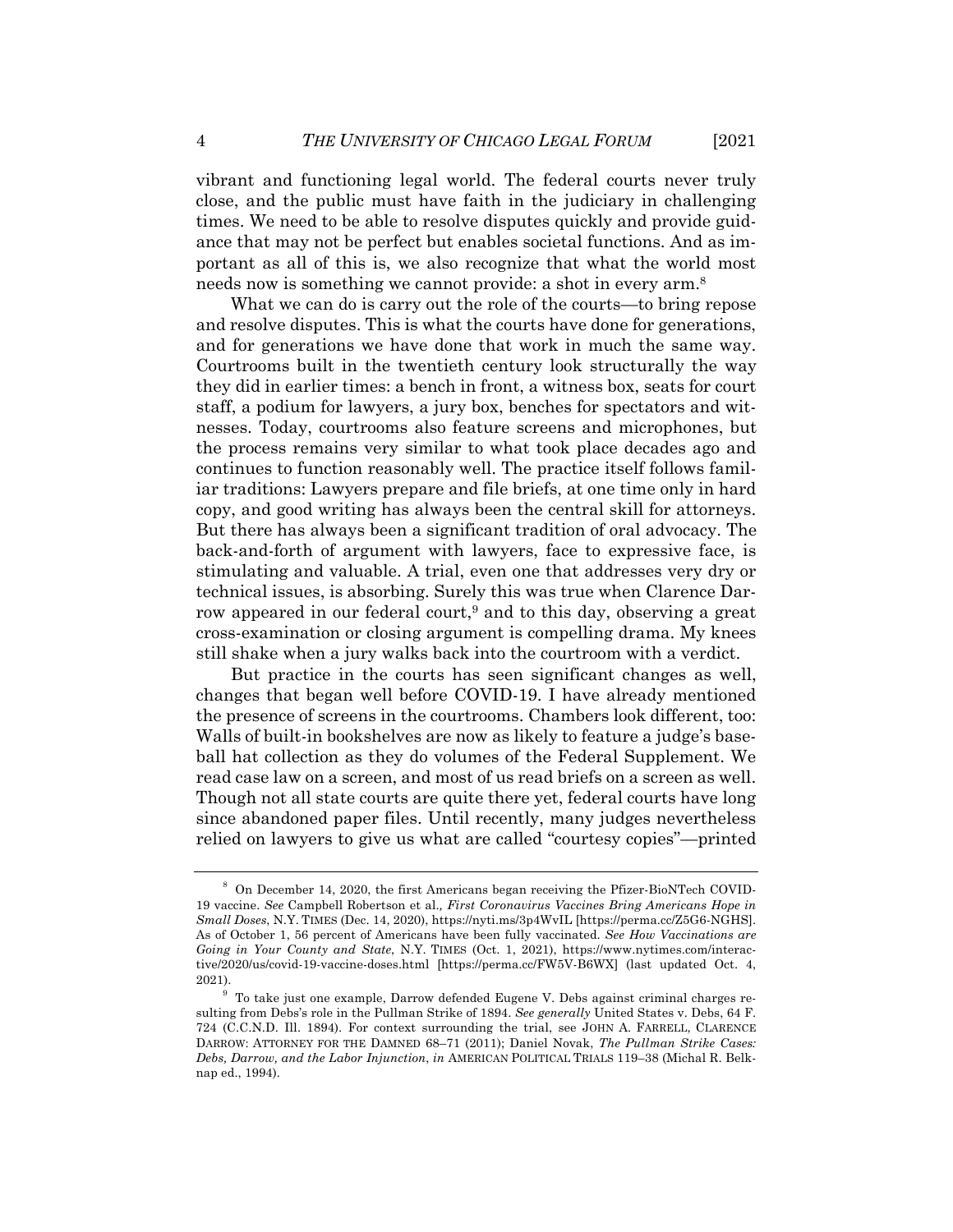copies of their filings. That practice, which involved messengers or other staff entering the courthouse at all hours of the day to make deliveries, has come to an end, almost certainly a permanent end.<sup>10</sup> It didn't make sense even before the pandemic, but today, the fewer people who set foot in the courthouse, the safer we are. Our large, imposing courthouses stand largely empty today, and this emptiness will be desirable in the event of any other contagious virus.

The courts are disposing of cases and motions in somewhat different ways than we did before the pandemic. We have dispensed with some of the formality. A year ago, I might have waited until lawyers appeared in court to present a motion, even one that is fairly routine. It was useful for me to see the lawyers in action, learn about and potentially resolve a discovery dispute on the spot, set the pretrial schedule, or encourage settlement. In an era when my priority is keeping people out of the courthouse, the practice is different.11 When there is a rather obvious result of a particular motion, I may issue a ruling in a perfunctory way, counting on counsel to let me know if it should be revisited. The safety and economy of this approach compensates, at least to some degree, for the loss of direct interaction with lawyers. Things may well return to a bit more traditional practice when the pandemic is over, but our ability to move nimbly to rulings on a "paper" record will serve us well in the event of another such disaster. In fact, I can predict, with mixed feelings, that a remote practice will continue to a significant degree even after the courtroom doors are open and the courtrooms are deemed safe.

We are doing more than reading print and doing legal research on computer screens. Here, the pandemic has significantly accelerated the pace of change. Just as in law schools, in the academy generally, and in business, we in the courts have moved rapidly away from "live" hearings to remote arguments and hearings. There is a sterility about this, and a loneliness.12 But the advantages are obvious and not limited to the fact that nobody risks contagion when communicating through a computer screen. Nobody needs to travel from home in order to participate in an online hearing. There is little need for "professional" clothing or

<sup>10</sup> *See, e.g.*, U.S. DIST. CT. FOR THE N. DIST. OF ILL., *supra* note 6.

 $11$  *See id.* (suspending Local Rule 5.3(b), which requires that all motions be noticed for inperson presentment).

 $12$  On the challenges of conducting work via videoconference, see, for example, Liz Fosslien & Mollie West Duffy, *How to Combat Zoom Fatigue*, HARV. BUS. REV. (Apr. 29, 2020), https://hbr.org/2020/04/how-to-combat-zoom-fatigue [https://perma.cc/BR8B-U75B].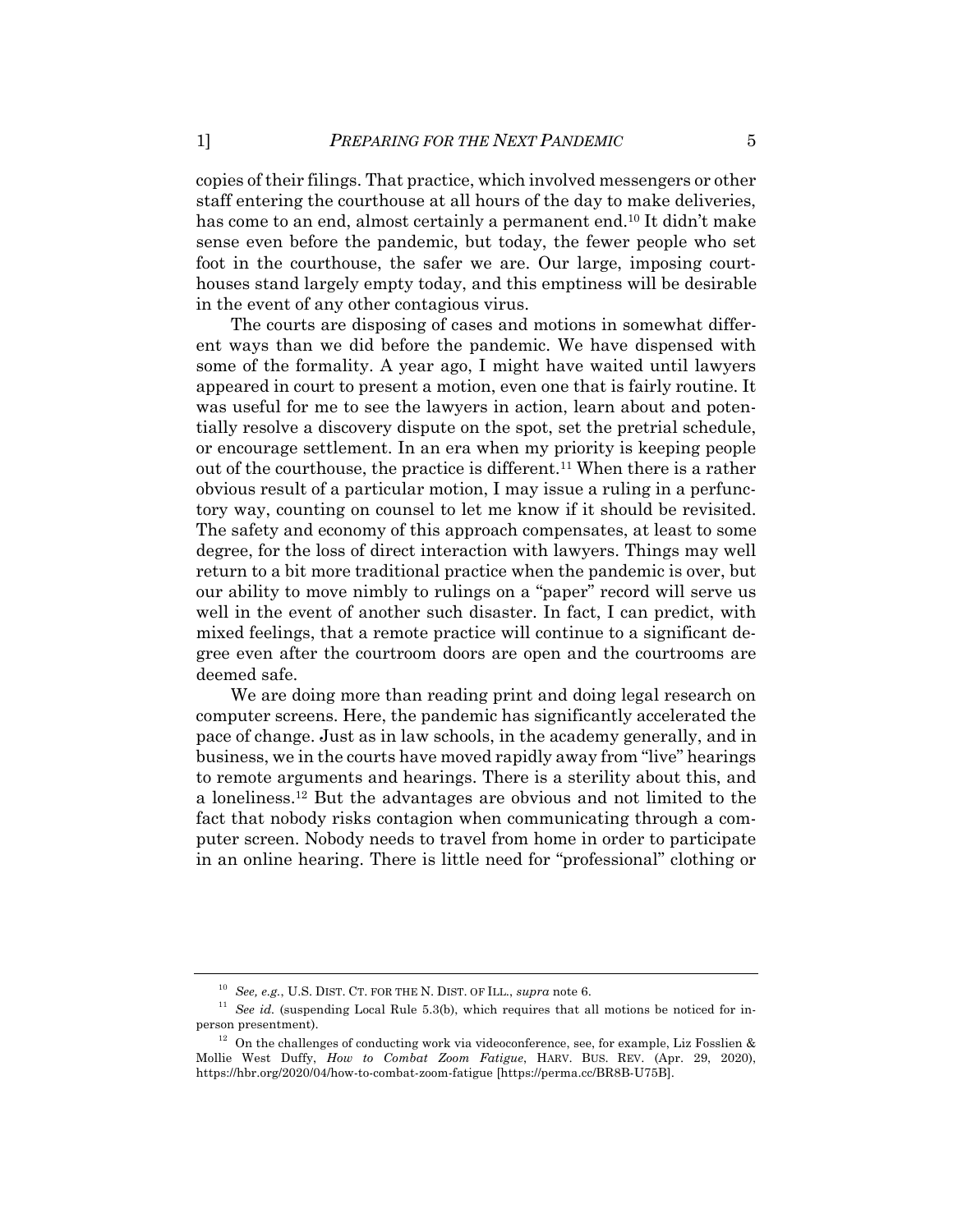even shoes.13 Some persons with disabilities find this new way of proceeding to be a great leveler.<sup>14</sup> And there can be advantages for clients, even those who are incarcerated: the Clerk of our federal court came up with a plan to enable defense counsel to communicate with detained defendants using computer tablets in our local jails at a very large cost savings.<sup>15</sup>

The hearings themselves are different, and not always in a bad way. In some ways it is easier to observe facial expressions when we are all in closeups. Getting dressed for work or even a social event is easy, and commuting is a breeze. Gone is that awkward sensation of realizing we have been introduced to someone but can no longer remember that person's name—names are right there on the screen. A judge with hearing disabilities can turn up the volume or rely on the court reporter's "realtime" feed to catch nearly every word.

The courts have made a somewhat halting but also headlong dive into remote hearings. Thirteen federal district courts recently announced that they will begin livestreaming audio of hearings in major civil cases on the courts' YouTube channels.16 The Supreme Court has adapted to remote work as well by conducting oral arguments via telephone since May of 2020.17 Instead of the typical format, in which the justices jump in with questions for counsel at any time, the justices now ask questions in order of seniority, starting with the Chief Justice, for about two to three minutes each. Telephonic arguments obviously present some challenges, but for the first time, audio of the Court's arguments is being livestreamed online.18 This change, in turn, has facilitated the rise of a previously impossible pastime: live-tweeting Supreme

<sup>&</sup>lt;sup>13</sup> Indeed, some lawyers now need reminders to dress appropriately for virtual court appearances. Debra Cassens Weiss, *Lawyers Are Dressing Way Too Casual During Zoom Court Hearings, Judge Says*, ABA J. (Apr. 15, 2020), https://www.abajournal.com/news/article/lawyers-are-dressing-way-too-casual-during-zoom-hearings-judge-says [https://perma.cc/FH8U-T6U5].

<sup>14</sup> *See generally* Lisa A. Schur et al., *Telework after COVID: A "Silver Lining" for Workers with Disabilities?*, 30 J. OCCUPATIONAL REHAB. 521 (2020).

<sup>15</sup> *See* U.S. DIST. CT. FOR THE N. DIST. OF ILL., GENERAL ORDER 20-0017 (Apr. 13, 2020), https://www.ilnd.uscourts.gov/\_assets/\_documents/\_forms/\_clerksoffice/rules/admin/pdf-orders/GO20-0017-FINAL.pdf [https://perma.cc/Z6KH-UF34].

<sup>16</sup> Jacqueline Thomsen, *In Step Toward Transparency, Some Federal Courts Agree to Start Livestreaming High-Profile Hearings*, NAT'L L.J. (Dec. 15, 2020), https://www.law.com/nationallawjournal/2020/12/15/in-step-toward-transparency-some-federal-courts-agree-to-start-livestreaming-high-profile-hearings/ [https://perma.cc/HG3B-KD5C]; *Federal Courts Participate in Audio Livestream Pilot*, U.S. CTS. (Dec. 15, 2020), https://www.uscourts.gov/news/2020/12/15/federalcourts-participate-audio-livestream-pilot?utm\_medium=social&utm\_source=twitter&utm\_campaign=usc-news [https://perma.cc/9RQW-2FDY].

<sup>17</sup> *See* Nina Totenberg, *Supreme Court Arguments Resume—But with a Twist*, NPR (May 4, 2020), https://www.npr.org/2020/05/04/847785015/supreme-court-arguments-resume-but-with-atwist [https://perma.cc/HV4X-GQFQ].

<sup>18</sup> *Id.*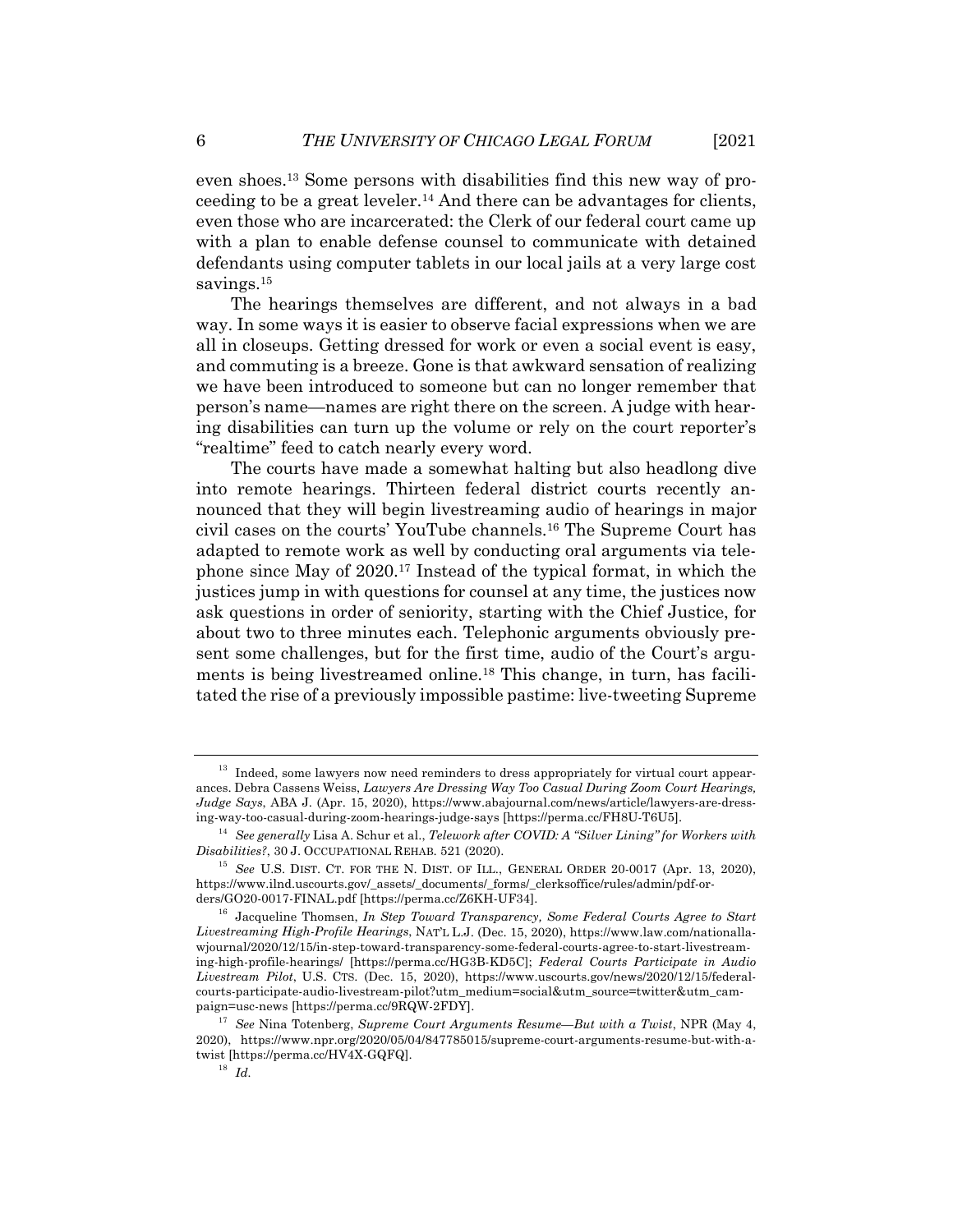Court arguments.19 Live-tweeting may never take off in the district courts, but our facility with new technology will certainly serve us in the next pandemic.

The process of pretrial discovery is another one that saw rapid change in recent times and even more significant change as a result of the pandemic. The production of documents called for by Rule 36 was once a largely paper process.20 Today, of course, documents are produced and exchanged electronically, and the parties devote substantial effort to developing a protocol for production and review of electronically stored information. Until recently, however, most deposition discovery could be expected to take place "live," even in situations where the witness was being videotaped. The COVID-19 pandemic appears to have completed the process of changing that expectation.<sup>21</sup> In some instances, disagreement about the need for in-person deposition testimony reaches the courts.22 But in most cases the lawyers seem to work out a resolution and decide that, while a deponent on a screen may not be most desirable, it is good enough.

In fact, this method of conducting our business is likely to flourish with or without another pandemic. Again, the advantages are obvious. But there are real disadvantages to it as well. I have heard several times from litigants for whom the videoconference process is invasive. They feel uncomfortable that others can see their homes, their furniture, and their clutter; sometimes their children or even pets are visible as well. Some lawyers and litigants lack technical skills or bandwidth or are sharing an internet connection with other family members. As an institution, courts will need to address the intrusiveness of videoconferencing and the issue of access.

Another unappealing aspect of life on a screen is the ease of tuning out.23 All of us have been there: things are slow or boring, and we check e-mail or do an online crossword puzzle or return to another project. We can mute ourselves, replace our image with an avatar, and wander into

<sup>19</sup> *See* Angela Morris, *Live-Tweeting Lawyers Give Blow-by-Blow of Obamacare Argument in US Supreme Court*, TEX. LAW. (Nov. 10, 2020), https://www.law.com/texaslawyer/2020/11/10/livetweeting-lawyers-give-blow-by-blow-of-obamacare-argument-in-us-supreme-court/?slreturn=20201115151153 [https://perma.cc/8WHW-V4H3].

<sup>20</sup> *See* FED. R. CIV. P. 36.

<sup>21</sup> *See, e.g.*, Edward M. Sprio & Christopher B. Harwood, *Remote Depositions: The New Normal*, N.Y. L.J. (Oct. 19, 2020), https://www.law.com/newyorklawjournal/2020/10/19/remote-depositions-the-new-normal/?slreturn=20201115164909 [https://perma.cc/43XH-S376]; Patricia Manson, *Judge: Demanding In-Person Deposition is Now 'Unsound'*, CHI. L. BULL. (Oct. 21, 2020), https://www.chicagolawbulletin.com/video-deposition-gets-ok-20201021 [https://perma.cc/A4SK-N4HT].

<sup>22</sup> *See, e.g.*, Smid v. Molex, LLC, No. 19 C 5631, 2020 WL 6132221 (N.D. Ill. Oct. 19, 2020).

<sup>23</sup> *See, e.g.*, Manyu Jiang, *The Reason Zoom Calls Drain Your Energy*, BBC (Apr. 22, 2020), https://www.bbc.com/worklife/article/20200421-why-zoom-video-chats-are-so-exhausting [https://perma.cc/S7GY-FALM].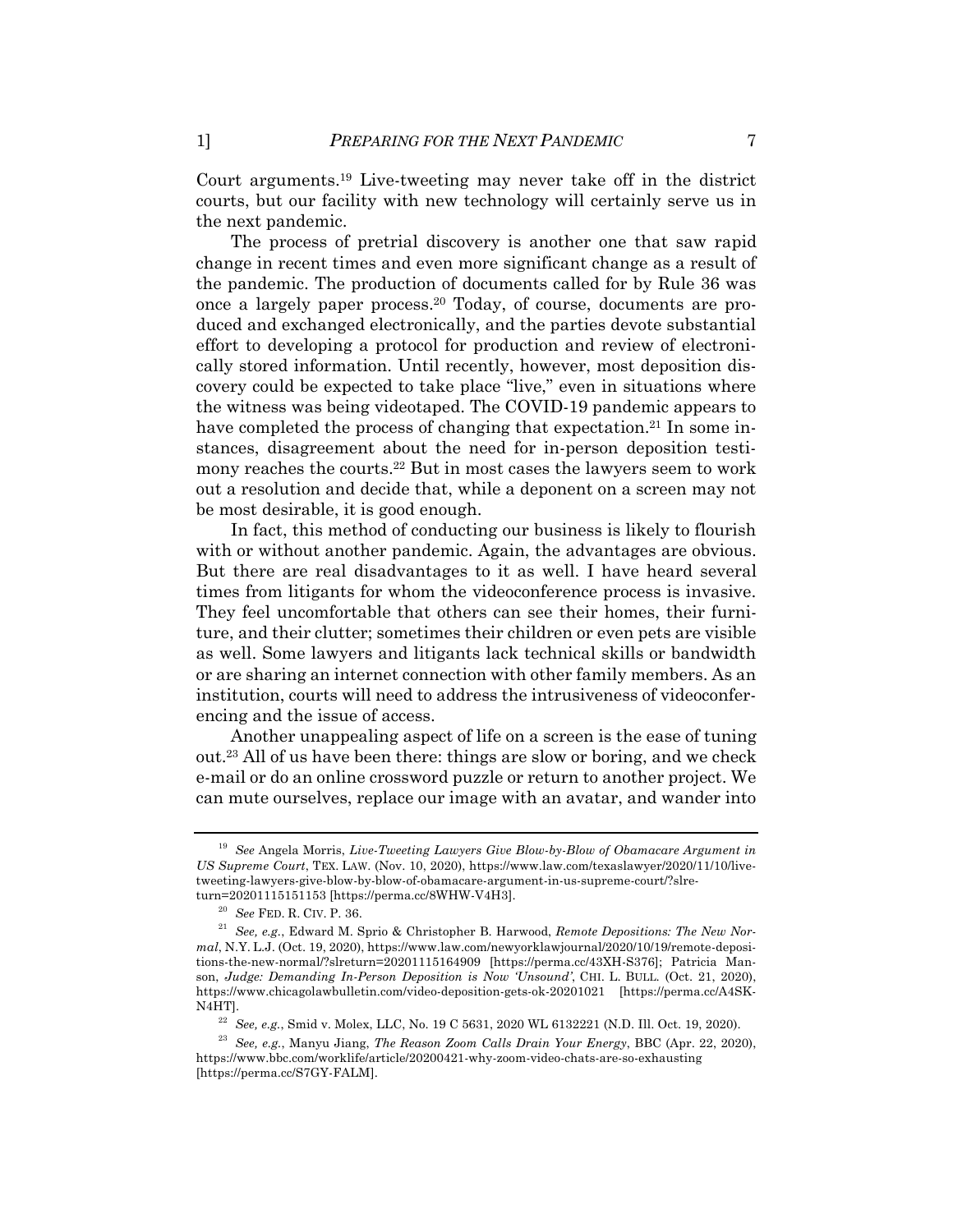the kitchen for a cup of coffee. A speaker on a videoconference call is deprived of the body language and physical cues that enable the speaker to adjust the presentation or try a different tack.

Most significant, for me, is the videoconference "environment." When visitors step into a church, temple, or mosque, they have a sense of the sacred feeling that is intended and, without being coached, lower their voices. Walk into Wrigley Field, or a coffee shop, or a classroom, and the behavioral norms there are obvious as well. A courtroom has that same effect. Our courtrooms are large and imposing and somber and serious. We judges wear robes and are seated at an elevated remove from the litigants. We are the quiet and commanding presence in a setting of dignity. Much of that feeling evaporates on a video screen. Lawyers generally understand the process and play by the rules.<sup>24</sup> But our participants are not all lawyers, and persons who are not familiar with the system and are not socialized to it lack access to the cues that the courtroom communicates. I confess to rampant ego here. Walking into a courtroom in a black robe and taking a seat at the bench is a rush. It is also a sobering and centering experience, and it is one I miss. Another pandemic might make the experience even more rare. To the extent that experience influences and improves the performance of judges and heightens respect among litigants, its loss is a sad one. The courts will need to find ways to create a sense of decorum for people who may never set foot inside the courthouse.

#### III. JURY TRIALS

We conducted a handful of jury trials late last summer but called a halt in November.<sup>25</sup> This spring, when the COVID-19 metrics began to improve, we resumed the process, with extensive precautions in place. We screen jurors via a lengthy questionnaire when they are summoned and excuse those for whom participation would create a particular hardship. We initiated a process of testing all potential jurors, lawyers, and other trial participants for COVID-19 using a highly sensitive saliva test developed at the University of Illinois.26 To minimize the number

 $^\mathrm{24}$  In fact, in response to the reality that many attorneys are working from home, the American Bar Association now says that attorneys may work remotely in jurisdictions where they are not licensed, subject to a few caveats. Justin Wise, *ABA Open to Attys Working Remote Outside Home States*, LAW360 (Dec. 16, 2020), https://www.law360.com/articles/1338525/aba-open-to-attys-working-remote-outside-home-states [https://perma.cc/N9M5-MF2T]. The ethics committee's opinion represents a softening of Model Rule 5.5, which governs the unauthorized practice of law. *See* ABA STANDING COMM. ON ETHICS & PRO. RESP., FORMAL OPINION 495 (Dec. 16, 2020), https://www.americanbar.org/content/dam/aba/administrative/professional\_responsibility/abaformal-opinion-495.pdf [https://perma.cc/3ET2-WBH4].

<sup>25</sup> *See* U.S. DIST. CT. FOR THE N. DIST. OF ILL., *supra* note 6 (announcing that all civil and criminal jury trials are suspended until further notice).

<sup>26</sup> U.S. DIST. CT. FOR THE N. DIST. OF ILL., *supra* note 7; *see also* SHIELD Illinois Saliva Test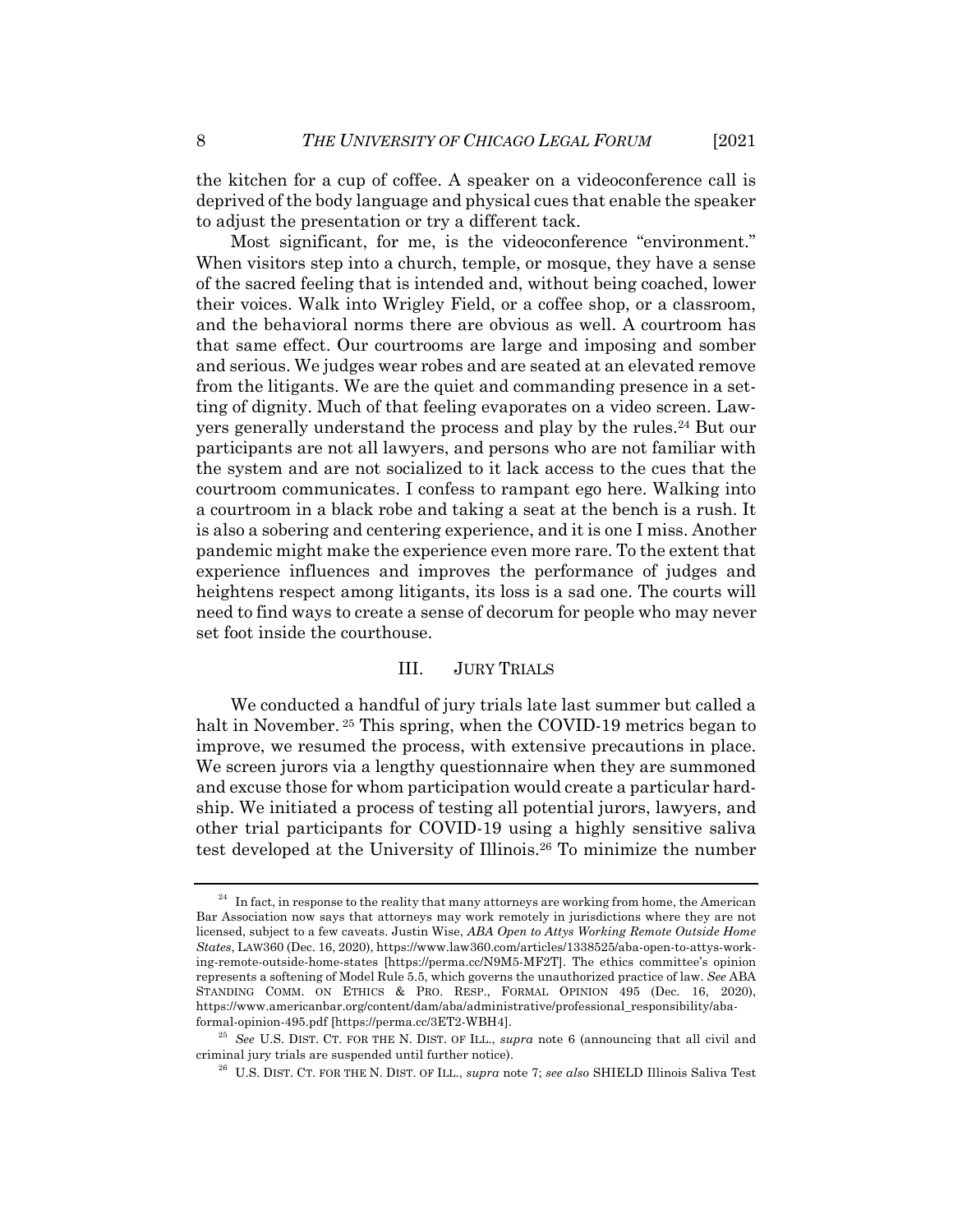of people who need to enter the building, we allow jury selection for just one trial on any given day. Once selected, jurors are spread out across a large courtroom during trial and have access to a separate, full-size courtroom where they can socially distance during breaks and while deliberating. "Sidebars," which typically involve attorneys approaching the bench to discuss matters out of the jury's hearing, have been reimagined with the use of white noise and headphones.<sup>27</sup>

It's no secret that the number of jury trials has declined over time, and COVID-19 has accelerated that decline as well.<sup>28</sup> Yet there has been no corresponding decline in the numbers of civil or criminal cases filed. Most civil cases are resolved without trial, either by way of a dismissal or summary judgment ruling, or by settlement.29 And we can conduct bench trials with little difficulty.30 Another pandemic, one involving easy transmission of a virus, could make jury trials even rarer.

The absence of jurors from our courthouses for lengthy periods of time can have profound effects. The Constitution guarantees the right to a jury trial in felony cases and in many civil cases.31 The Sixth Amendment also provides criminal defendants with the right to a "speedy and public trial."32 But many governments, including the State

<sup>(</sup>Univ. of Ill. 2021), www.uillinois.edu/shield [https://perma.cc/3ZJN-NW5K] (last accessed Oct. 4, 2021).

 $^{27}$  U.S. DIST. CT. FOR THE N. DIST. OF ILL., SUMMARY OF NORTHERN DISTRICT OF ILLINOIS JURY TRIAL PLAN (July 29, 2020), https://www.ilnd.uscourts.gov/\_assets/\_news/Jurytrial\_summary\_FINAL.pdf [https://perma.cc/58R3-RWKP]; *see also* COVID-19 Judicial Task Force, *Report of the Jury Subgroup: Conducting Jury Trials and Convening Grand Juries During the Pandemic*, U.S. CTS. (June 4, 2020), https://www.uscourts.gov/sites/default/files/combined\_jury\_trial \_post\_covid\_doc\_6.10.20.pdf [https://perma.cc/3W5Q-AA9S] (offering recommendations for federal courts to consider before resuming jury trials); Alanna Durkin Richer, *Courts Get Creative to Restart Jury Trials Amid Pandemic*, WASH. POST (July 15, 2020), https://www.washingtonpost.com/health/courts-get-creative-to-restart-jury-trials-amid-pan-

demic/2020/07/15/b0c97e10-c6ad-11ea-a825-8722004e4150\_story.html [https://perma.cc/M7CN-XGA2].

<sup>28</sup> *See, e.g.*, Benjamin Weiser, *Trial By Jury, a Hallowed American Right, Is Vanishing*, N.Y. TIMES (Aug. 7, 2016), https://www.nytimes.com/2016/08/08/nyregion/jury-trials-vanish-and-justice-is-served-behind-closed-doors.html [https://perma.cc/U2RG-SMF]; *see generally* Marc Galanter, *The Vanishing Trial: An Examination of Trials and Related Matters in Federal and State Courts*, 1 J. EMPIRICAL LEGAL STUD. 459 (2004).

<sup>29</sup> *See* Theodore Eisenberg & Charlotte Lanvers, *What Is the Settlement Rate and Why Should We Care?*, 6 J. EMPIRICAL LEGAL STUD. 111, 145–46 (2009) (concluding that the settlement rate in two federal district courts was approximately 67 percent between 2001 and 2002).

<sup>30</sup> *See, e.g.*, Gould Elecs. Inc. v. Livingston Cty. Rd. Comm'n, 470 F. Supp. 3d 735, 741 (E.D. Mich. 2020) (finding that the pandemic amounted to "compelling circumstances" justifying conducting an entire bench trial via videoconference under Fed. R. Civ. P. 43(a)).

<sup>31</sup> U.S. CONST. amends. VI, VII.

<sup>&</sup>lt;sup>32</sup> U.S. CONST. amend. VI. Nonetheless, courts have generally rejected speedy trial challenges. *See* Barker v. Wingo, 407 U.S. 514, 533–34 (1972) (holding that a defendant's right to a speedy trial was not violated where a five-year delay caused "minimal" prejudice and the defendant "did not want a speedy trial").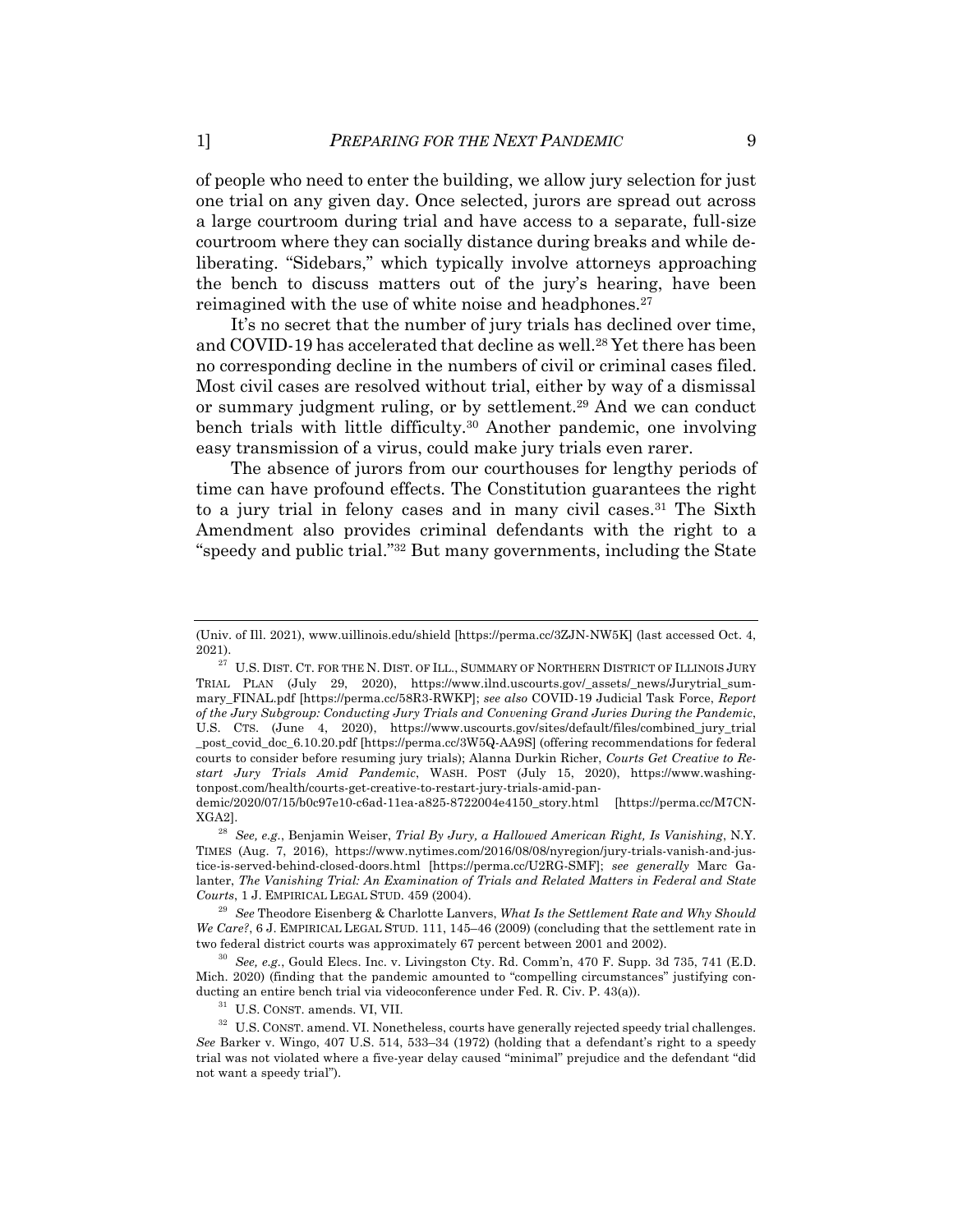of Illinois, have suspended so-called speedy trial acts during the pandemic.33 In Cook County, Illinois, there were no jury trials at all from March of 2020 until the spring of 2021. As a result, some nine thousand people were in jail or on electronic monitoring while awaiting trial almost one thousand more people than at the same time the previous year.34 Such delays raise significant constitutional concerns for the rights of the accused.35

Most defendants facing criminal charges do want a jury trial. They believe that their odds are improved when the prosecution is required to convince twelve persons, not just one, of guilt beyond a reasonable doubt.36 Civil litigants are equally passionate. Most individual plaintiffs who believe they have been wronged also believe their story will be persuasive to a group of their fellow citizens.<sup>37</sup>

We trial judges love jury trials as well. Picking a jury can be a challenge. In a case involving ugly facts or technical complications, or one that will consume several days, potential jurors can be reluctant or apprehensive or resentful. But things nearly always change during the course of jury selection. Jurors quickly recognize the importance of their own role in a jury trial. They recognize that they are capable of that important work, and the idea that somebody might think otherwise becomes vaguely insulting. Jurors who are chosen and seated in the box seem to respond physically, sitting up straighter, paying more attention. As lawyers who have conducted trials learn, often to their chagrin, the jurors see and hear everything. Particularly for an experienced judge, the opportunity to simply preside, knowing the hard decision will be made by jurors, is very satisfying.

For me, the jury deliberation process is genuinely inspiring. I can think of no process like it in American society. The twelve jurors nearly

<sup>&</sup>lt;sup>33</sup> SUP. CT. ILL., IN RE: ILLINOIS COURTS RESPONSE TO COVID-19 EMERGENCY/IMPACT ON TRIALS (Apr. 3, 2020), https://courts.illinois.gov/SupremeCourt/Announce/2020/040320.pdf [https://perma.cc/EH8A-ALBZ].

<sup>34</sup> Patrick Smith, *A Year with No Jury Trials Has 'Exposed Every Weakness That Exists' in the Cook County Court System*, WBEZ CHI. (Dec. 29, 2020), https://www.wbez.org/stories/a-year-withno-jury-trials-has-exposed-every-weakness-that-exists-in-the-cook-county-court-system/52942d72 -857b-4833-ae0f-aac1ad89759c?utm\_source=email&utm\_medium=referral&utm\_campaign=Web-Share [https://perma.cc/2Y6Q-R2Z8].

<sup>35</sup> *See, e.g.*, Jessica A. Roth, *The Constitution Is On Pause in America's Courtrooms*, ATLANTIC (Oct. 10, 2020), https://www.theatlantic.com/ideas/archive/2020/10/constitution-pause-americascourtrooms/616633/ [https://perma.cc/UEG8-2HBM].

<sup>36</sup> In fiscal year 2018, 88 percent of criminal defendants who went to trial had a jury trial. *See* John Gramlich, *Only 2% of Federal Criminal Defendants Go to Trial, and Most Who Do Are Found Guilty*, PEW RSCH. CTR. (June 11, 2019), https://www.pewresearch.org/fact-tank/2019/06/11/only-2-of-federal-criminal-defendants-go-to-trial-and-most-who-do-are-found-guilty/

<sup>[</sup>https://perma.cc/KV4V-B5RG]. The data suggests, ironically, that defendants fare better in bench trials, where they are acquitted at a much higher rate (38 percent) than jury trials (14 percent). *Id.*

<sup>37</sup> Galanter, *supra* note 28, at 517–18.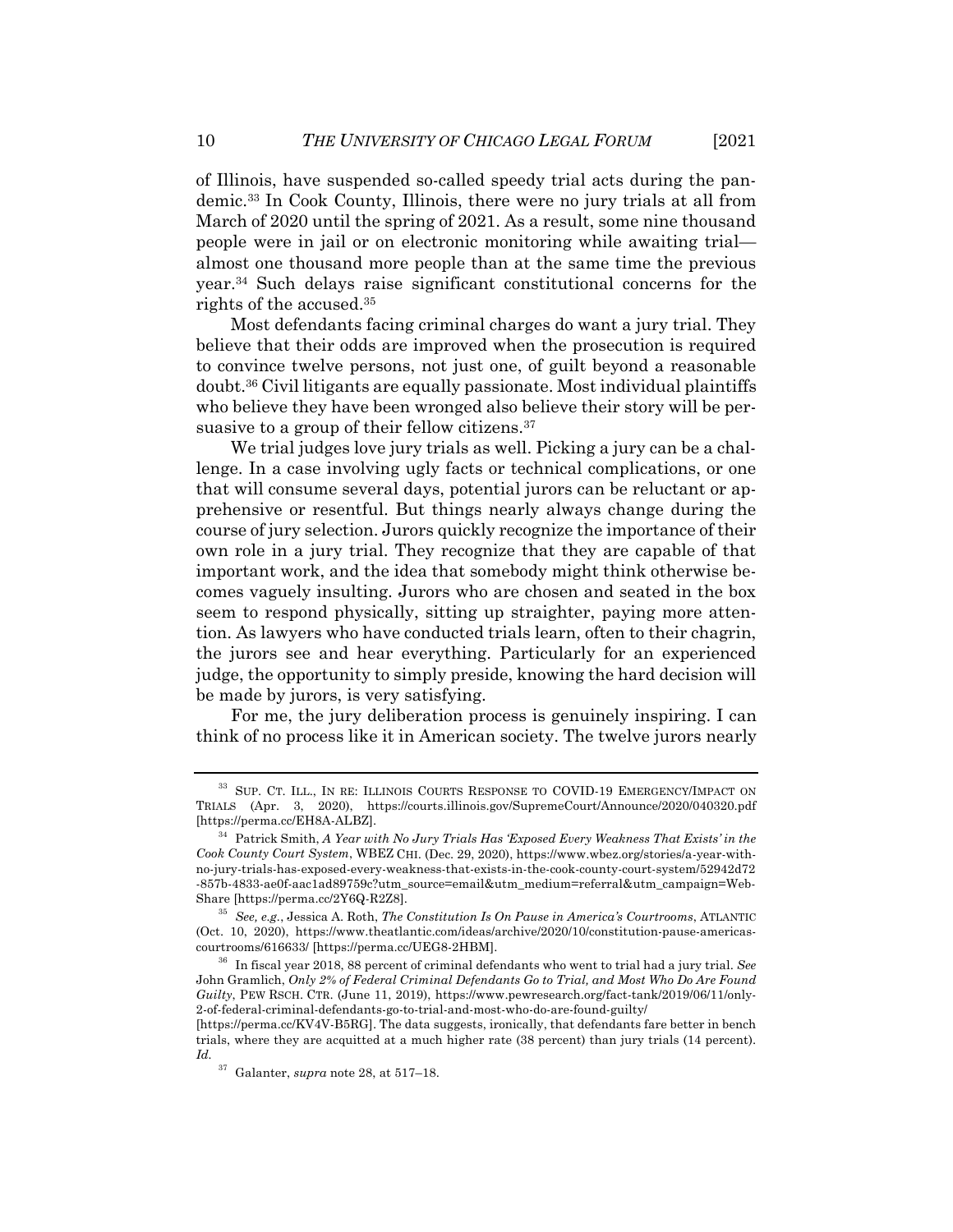always have little in common. They come from across the political spectrum. They are evangelical Christians and atheists, gun-rights advocates and the reverse, persons with PhDs and high school dropouts, business executives and struggling artists. Yet they spend hours or days listening to evidence and then sit by themselves in a small room to talk about what they have heard. Despite their differences, jurors nearly always reach a decision they can all live with. They walk back into the courtroom as a team, led by the foreperson who has the verdict. Jurors do not always enjoy the process. But so very often, they develop a respect for it. They come away from it with an understanding of the procedures and some of the reasons for them. Some appear even to have learned the rules of evidence. Having invested their own time in the trial process, jurors come to believe that, if not perfect, the process is a fair one.

The importance of this cannot be overstated. Our nation suffers from a remarkable absence of civic education and understanding. Lawyers are the target of suspicion and cynicism, and judges can be as well.38 The third branch of government functions well only on the strength of the nation's respect for it. The involvement of jurors in reaching decisions is a key component in promoting that respect. If this pandemic, or the next one, makes jury trials an even more rare feature of our jurisprudence, the courts as an institution will need to fill the gap in public education in a way that requires them to abandon the convenient detachment that many judges treasure.

#### IV. "FLEXIBILITY" AND REMOTE WORK

Courthouses without juries are much quieter places. When hearings take place only on video screens, we can be flexible about where and how those hearings take place. As this pandemic, or the next one, pushes us further in that direction, it will also push us further in the direction of flexibility with work locations and working hours for our staffs. The change is notable in my own chambers. We are physically in the courthouse only about half of the time, and even then, I see my own law clerks and assistant for just a few moments each day. I don't go to lunch or out for coffee with my colleagues or my staff. I have always been flexible about work hours, but now it matters even less when people are doing their work so long as the work gets done.

<sup>38</sup> Tragically, a disgruntled lawyer attacked Judge Esther Salas's family earlier this year. William K. Rashbaum, *Misogynistic Lawyer Who Killed Judge's Son Had List of Possible Targets*, N.Y. TIMES (July 25, 2020), https://www.nytimes.com/2020/07/25/nyregion/roy-den-hollander-esthersalas-list.html [https://perma.cc/R742-XSVR].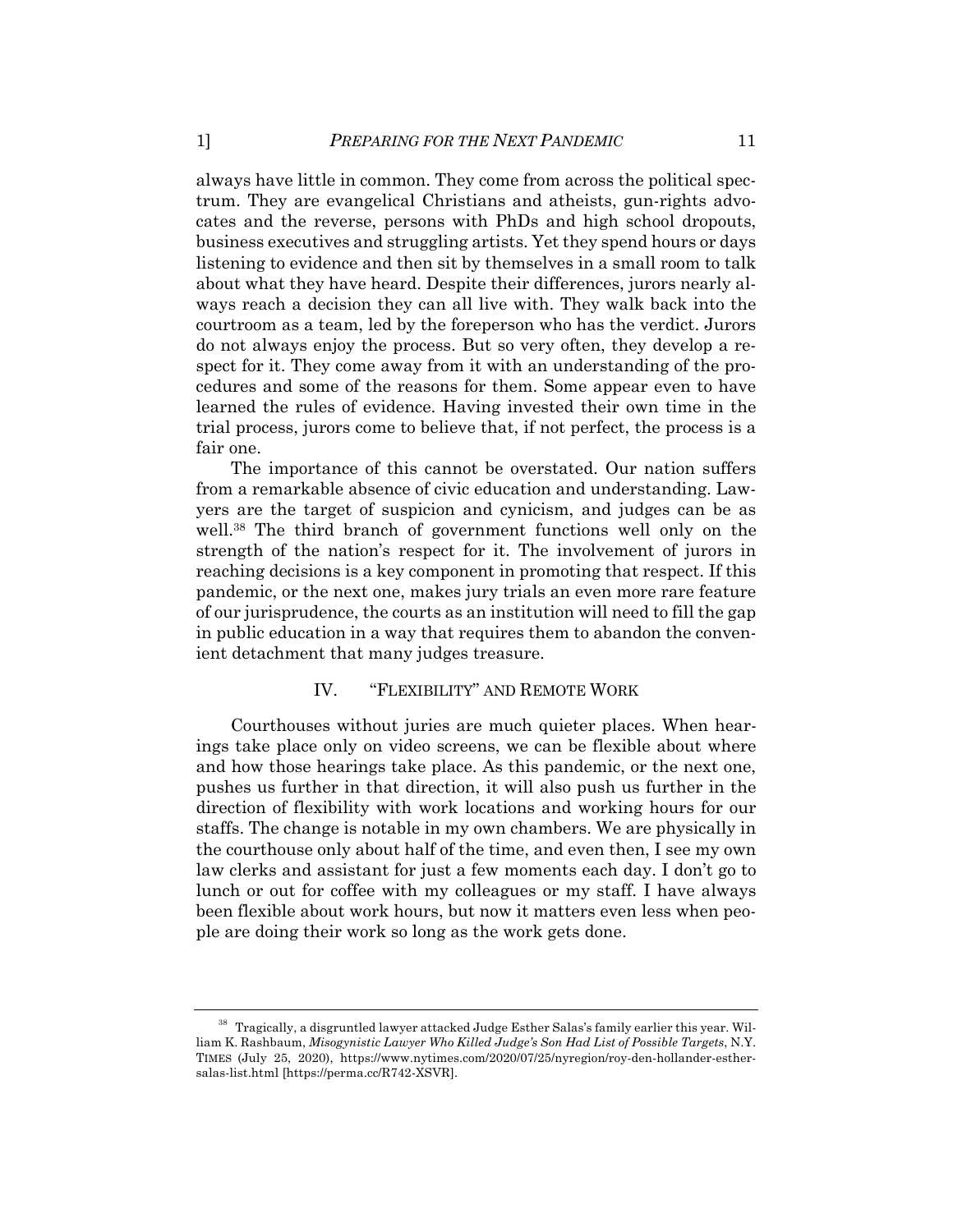Flexibility about work hours should be a positive thing for lawyers. First, flexibility could mean doing less. For too long, the practice of billing clients on an hourly basis for legal work has created perverse incentives. Lawyers are rewarded for devoting hours and days of time to projects for which they can then invoice the very people to whom they owe fiduciary duties. If the pandemic pushes the law in a different direction, with respect to billing patterns or work expectations, this will be welcome fallout. Young lawyers in high-end firms nearly always tell me they would gratefully trade more time for a portion of their large salaries. In any event, in a COVID-19 era, we will have to look unfavorably on people who refuse to take time off for illness.

Flexibility may also mean that there are no limits to when or where the work is done. This, too, could be a positive change, and certainly one the judiciary would embrace in the event of another pandemic. Lawyers and staff need not commute to the office every day, or even any day. With a reliable Wi-Fi connection, effective work and instant communication is possible regardless of where we are living. Some evidence suggests an effect on living patterns already—that is, people moving from city locations to suburbs or even out of state.39 If commuting is not a daily occurrence, then living close to the office, or close to public transportation, may be less necessary or even desirable. The courts, like other legal institutions, will need to be able to function nimbly, relying on staff who are always available to work online but not at all available to be physically present in the workplace.

There are downsides, as well. The result of flexibility may also be that work hours are twenty-four seven, and there is no freedom from the phone and e-mail. School systems across the nation have developed remote or at least partially remote class schedules. I understand children in Minnesota are aggrieved by this; they recognize that if the school district can direct, on any given day, that classes take place remotely, there may never again be another "snow day." So, too, in the legal practice, it may be that, because nobody needs to come to the office to work, everyone will be expected to be working all the time when they are away from the office. That kind of "flexibility" serves no employee well and will have particularly harsh operation on parents who serve primary caregiving roles—very often, women.40 The courts do not control what happens in private law practice. But the courts, and all legal

<sup>39</sup> *See, e.g.*, Milan Polk, *Young People Across the Country May Be Moving Due to COVID-19, but It's Less Clear Whether Chicago Millennials Are Following Suit*, CHI. TRIB. (Aug. 13, 2020), https://www.chicagotribune.com/real-estate/ct-re-millennials-moving-from-chicago-covid19- 20200813-4wy7s3oma5ampovgorjrdsfrd4-story.html [https://perma.cc/HXQ3-WG2Q].

<sup>40</sup> *See, e.g.*, Nicole Bateman & Martha Ross, *Why Has COVID-19 Been Especially Harmful for Working Women?*, BROOKINGS INST. (Oct. 2020), https://www.brookings.edu/essay/why-has-covid-19-been-especially-harmful-for-working-women/ [https://perma.cc/UX8M-QP9R].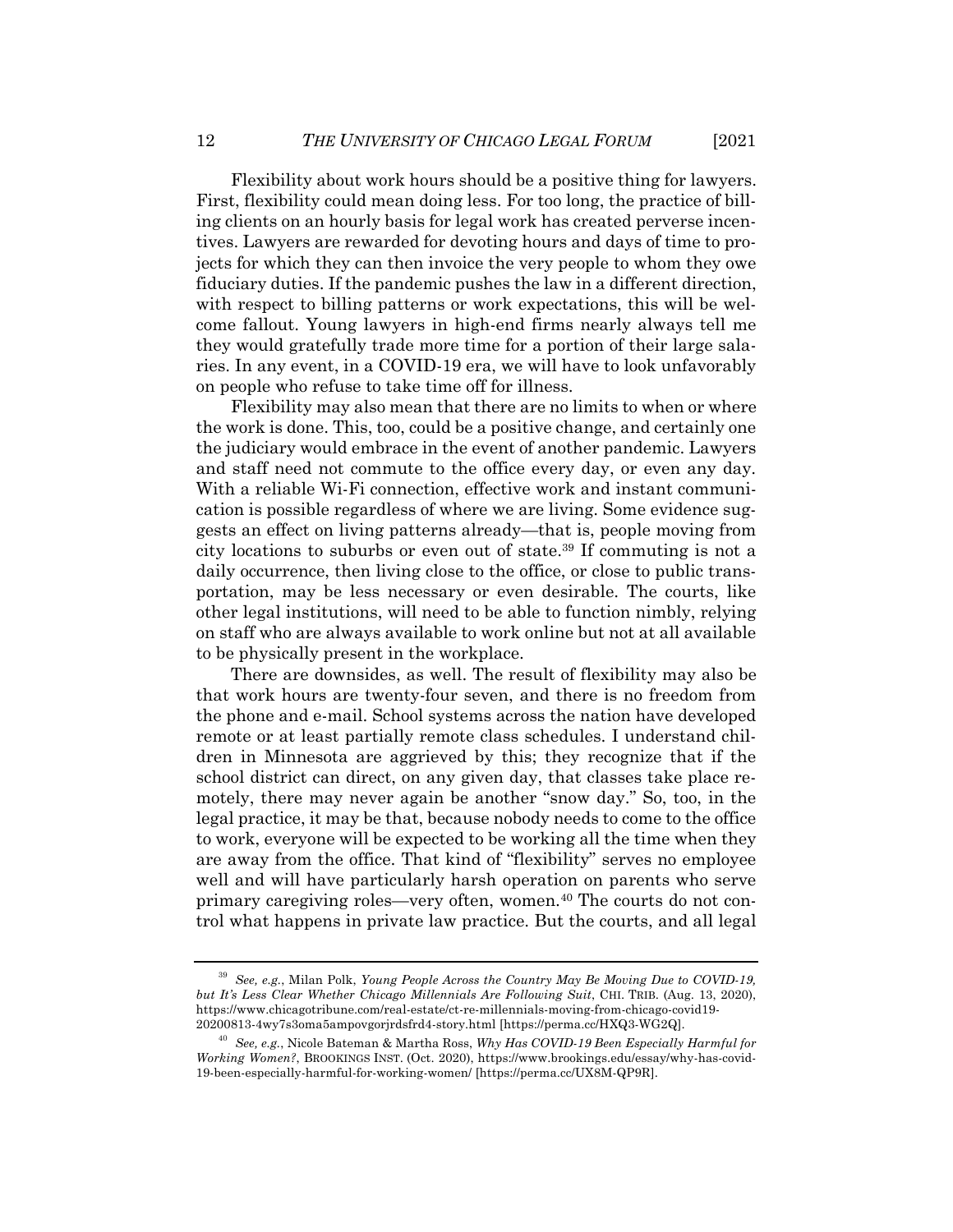employers, must recognize and make room for circumstances that interfere with standard expectations. When schools close suddenly, parents may not be able to work as quickly or as effectively.

This pandemic has had significant effects on the operations of the judiciary. Our large courthouses stand largely empty, but that does not mean they are no longer necessary. We will continue to find ways to conduct trials in the future. For now, the need for social distancing confirms the requirement of the additional space. Working remotely changes the dynamic in the courthouse.

#### V. FUTURE TRENDS

Before closing, let me spend a few pages on a potpourri of effects that the challenges we are facing will have on litigation and law practice.

For young lawyers, a very significant one relates to the social world. There is a process of socialization in any profession, and of course that is true in the law. Young lawyers make friends with one another, observe patterns of behavior on the part of more experienced colleagues, and have the opportunity to recognize and choose the types of lives they want to lead. They chat over coffee in law office corridors or grab a drink together after work. Practicing law from a kitchen table or a bedroom works, but it carves out aspects of professional life in large and subtle ways. Bar associations and inns of court are struggling to attract members, even though in some ways these organizations are needed now more than ever. New lawyers are more imaginative than we are, and they will need to make an effort to learn the norms of this profession in very different ways.

A pandemic will change other procedures. We have seen a sea change in the way people vote in the United States. In 2020, there were record numbers of mail-in ballots,<sup>41</sup> and I myself voted early for the first time in my life. An election-related issue that came before me personally involved the practice in Illinois of requiring candidates for many offices to collect signatures on nominating petitions.42 Suddenly, in March, when the activity traditionally gets under way, nobody was going anywhere, and the idea of standing outside a grocery store, thrust-

<sup>41</sup> Barbara Sprunt, *93 Million and Counting: Americans Are Shattering Early Voting Records*, NPR (Nov. 1, 2020), https://www.npr.org/2020/10/26/927803214/62-million-and-counting-americans-are-breaking-early-voting-records [https://perma.cc/33BK-U7VC].

<sup>42</sup> *See* Rebecca Anzel, *No More Changes to Ballot Access: Federal Court Denies ISBE Request on Third-Party Candidates*, STATE J.-REG. (June 22, 2020), https://www.sj-r.com/story/news/politics/elections/state/2020/06/22/no-more-changes-to-ballot-access-federal-court-denies-isbe-request-on-third-party-candidates/114309732/ [https://perma.cc/9UXQ-HBAA].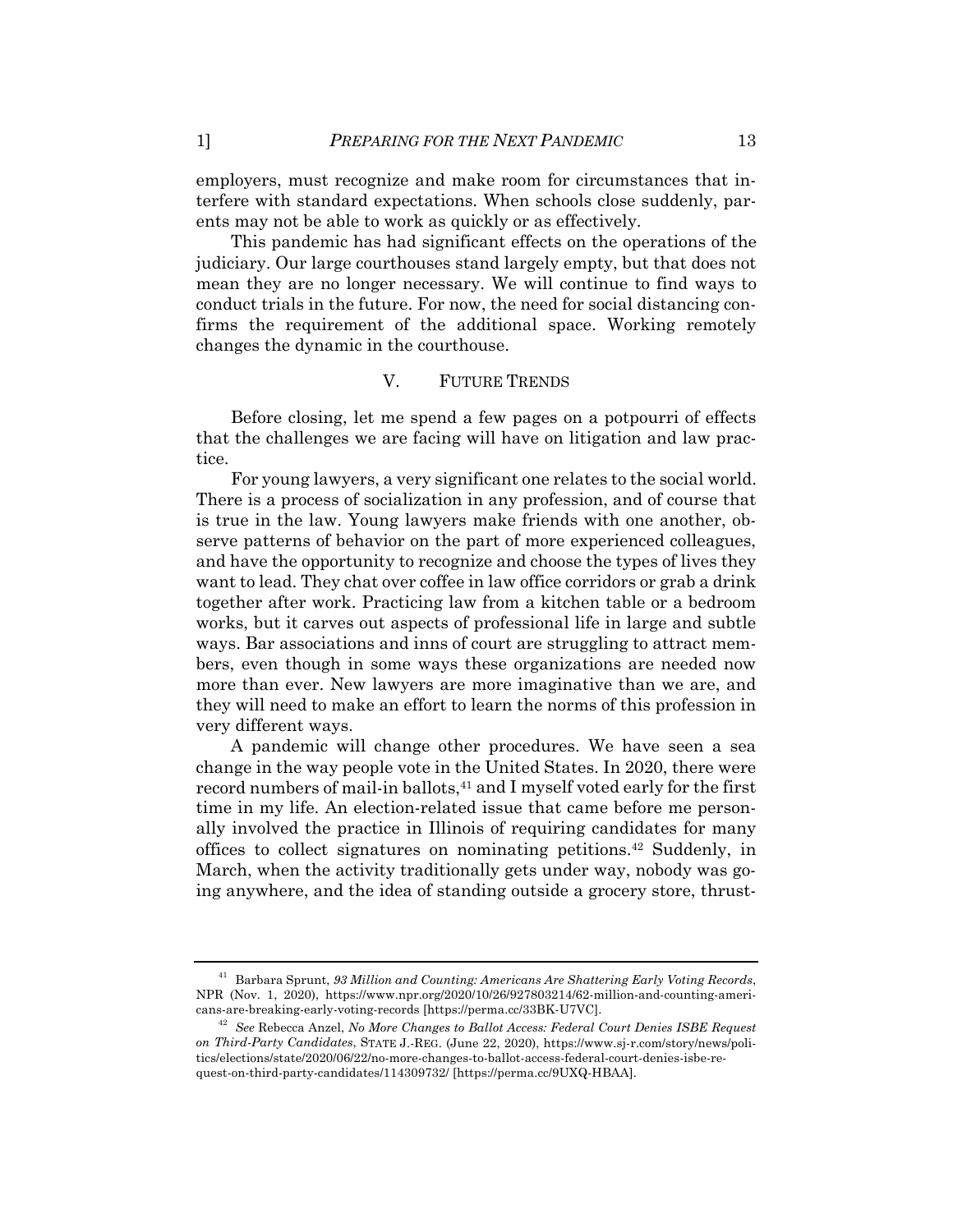ing a petition into the hands of a would-be shopper, became unthinkable. What power does the court have, if any, to change the petition requirement?

The pandemic has challenged me to brush up on things I learned about in law school but haven't thought about once since. For example, force majeure—the ancient doctrine that essentially frees both parties from liability or obligation when an extraordinary event or circumstance beyond the control of the parties, such as a war, strike, or act of God, renders performance impossible. Does a pandemic count? We are finding out. $43$ 

I expect that there will be some changes in the law itself. Consider the doctrine of forum non conveniens. Essentially, under that doctrine, we consider motions to transfer a case from one district court to another "[f]or the convenience of parties and witnesses."44 For at least ten years, that doctrine has made very little sense. Parties and witnesses aren't coming to court at all. They're all on screens. With the minor issue of time zones, a party can participate effectively in court proceedings and in discovery from pretty much anywhere in the world. Absent a forum selection clause, I would expect that transfers from one district to another will become rarer than they already are.

Let's consider jurisdictional questions, as well. We still get motions to dismiss cases for lack of personal jurisdiction.45 Plenty of money and time are thrown at the question of whether a person or business has "availed themselves of the state's protections" or "purposefully directed his or her activity towards the state's residents."46 In a world where so much happens in the cloud, what does this mean? What internet activity counts?

<sup>43</sup> *See, e.g.*, Travis S. Hunter & Renée Mosley Delcollo, *Is the Force Majeure with You?*, ABA (July 6, 2020), https://www.americanbar.org/groups/litigation/committees/commercial-business/articles/2020/is-the-force-majeure-with-you-coronavirus-contracts/ [https://perma.cc/9VRP-HVGU].

<sup>44</sup> 28 U.S.C. § 1404(a).

<sup>45</sup> *See* FED. R. CIV. P. 12(b)(2).

<sup>&</sup>lt;sup>46</sup> I paraphrase here from the Supreme Court's articulation of the standard for specific personal jurisdiction. *See* J. McIntyre Mach., Ltd. v. Nicastro, 564 U.S. 873, 881 (2011) ("Where a defendant purposefully avails itself of the privilege of conducting activities within the forum State, thus invoking the benefits and protections of its laws, it submits to the judicial power of an otherwise foreign sovereign to the extent that power is exercised in connection with the defendant's activities touching on the State. In other words, submission through contact with and activity directed at a sovereign may justify specific jurisdiction in a suit arising out of or related to the defendant's contacts with the forum.") (internal citations and quotation marks omitted); *see also* Ford Motor Co. v. Mont. Eighth Jud. Dist. Ct., 141 S. Ct. 1017, 1026–30 (2021) (rejecting automobile manufacturer's attempt to impose a causation requirement for specific personal jurisdiction, such that a state would lack specific jurisdiction over a defendant unless the defendant's conduct in the forum gave rise to the plaintiff's claims).